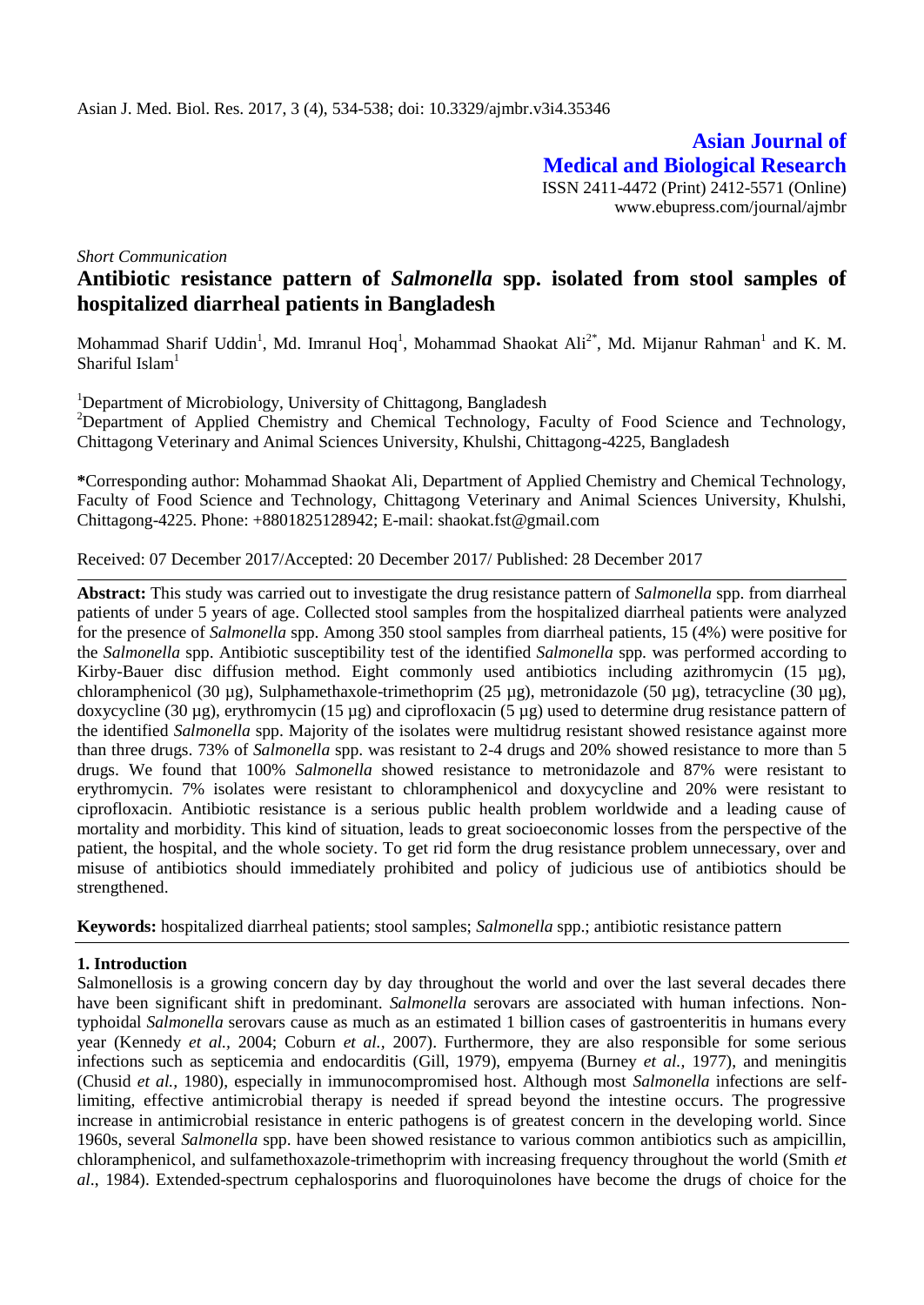treatment of infections caused by multidrug-resistant *Salmonella* serotypes due to the increased resistance to conventional antibiotics. However, since 1991, several studies from different countries have been reporting cases of infections by extended-spectrum cephalosporins resistant salmonellae (Dunne *et al*., 2000; Fey *et al.,* 2000). According to a study by Gupta *et al.,* in the United States, from 1998 through 2001, a 5-fold increase in the prevalence of *Salmonella* species resistant to expanded-spectrum cephalosporins (Gupta *et al.,* 2003). In 10 European countries a survey conducted in 2000 identified a cefotaxime resistance rate of 0.6% in *Salmonella*  isolates recovered from human sources (Threlfall *et al.,* 2000). In recent years, such a trend of increase in drugresistant salmonellae including resistance to quinolones has been observed in many countries, particularly in Asia (Lauderdale *et al.,* 2006; Wang *et al.,* 2006). The use of antimicrobials in any purpose, including disease treatment and growth promotion in domestic livestock, can potentially lead to develop drug resistant bacteria. (Gomez-Lus, 1998; Tollefson *et al.,* 1997). Mechanisms of bacterial antimicrobial resistance includes (i) changes in bacterial cell wall permeability, (ii) removal of antimicrobials via efflux pumps mechanisms (iii) modification of the site of drug action, and (iv) destruction or inactivation of antimicrobials (Barbosa and Levy, 2000; Schwarz and Chaslus-Dancla 2001). Most often, acquired antimicrobial resistance phenotypes develop by the transfer of plasmids via conjugation process (Guerra *et al.,* 2002; Gebreyes and Altier, 2002). Plasmids may carry class I integrons, which are mobile DNA elements, play a vital role in the proliferation of bacterial multidrug resistance (MDR) (Arduino *et al.,* 2002; Di Conza *et al.,* 2002). We have conducted this study on diarrheal patients of less than five years of age in a private hospital of Chittagong district of Bangladesh.

# **2. Materials and Methods**

# **2.1. Sample Collection**

A total 350 fresh watery stool samples from patients of less than 5 years exhibiting symptoms of gastroenteritis were collected from different hospitals of Chittagong, Bangladesh. Then the collected samples were taken in frozen refrigerant packs and transported to the laboratory immediately.

## **2.2. Isolation and identification of** *Salmonella* **spp.**

Collected samples were inoculated in Luria-Bertani (LB) broth for the enrichment of bacteria and incubated at 37∘C for 24 hours. After overnigt of enrichment, cultures were aseptically inoculated onto Hektoen enteric agar and *Salmonella-Shigella* (SS) agar (Oxoid, Hampshire, England) plates and incubated at 37˚C for 24 h. Then the Hektoen agar plates were examined for characteristic green or blue-green colonies (with or without black centre)*,* and distinct colorless colonies onto *Salmonella-Shigella* (SS) agar plates were primarily selected as species of *Salmonella.* After primary confirmation each isolates were finally confirmed as *Salmonella* by conducting several physiological and biochemical tests. Motile isolates from primary selection with negative indole tests where red violet colored ring in the top of the broth cultures after adding kovac's solution didn't formed, positive citrate tests where blue green color of the media formed and, provided red alkaline slant and yellow acidic butt with black colored H2S production were confirmed as *Salmonella.*

## **2.3. Antimicrobial susceptibility test**

Antibiotics susceptibility test was performed by Kirby-Bauer disc diffusion method (Hudzicki, 2009). Bacterial suspensions were prepared from fresh culture grown overnight onto nutrient agar plates by using sterile normal saline and the turbidity of the suspension was adjusted to 0.5 McFarland Standard that corresponds to approximately  $1x10^8$  CFU/ml of suspension. A sterile cotton swab was dipped into the inoculum then streaked on the Mueller-Hinton agar plate properly. Then antibiotic discs impregnated with azithromycin (15  $\mu$ g), chloramphenicol (30 µg), Sulphamethaxole-trimethoprim (25 µg), metronidazole (50 µg), tetracycline (30 µg), doxycycline (30 µg), erythromycin (15 µg), ciprofloxacin (5 µg) (Oxoid, UK) were dispensed onto the dried agar surface using a sterile forceps. The plates were incubated overnight at 37°C. After incubation period, the resulted zone of inhibition was compared with that of CLSI guideline (CLSI, 2010) for the interpretation of the data and categorization of the test strains as intermediate, sensitive, or resistant.

#### **3. Results and Discussion**

Among 350 collected samples from diarrheal patients, 4% (15) of them were positive for S*almonella* spp. Results of antibiotic resistance pattern of the isolated *Salmonella* spp. are shown in Table 1 and Figure 1. Majority of the isolates were multidrug resistant having resistance pattern against at least three antibiotics. We found that 100% (15) of *Salmonella* spp. showed resistance to metronidazole and 87% (13) were resistant to erythromycin. 7% (1) isolates were resistant to chloramphenicol and doxycycline and 20% (3) were resistant to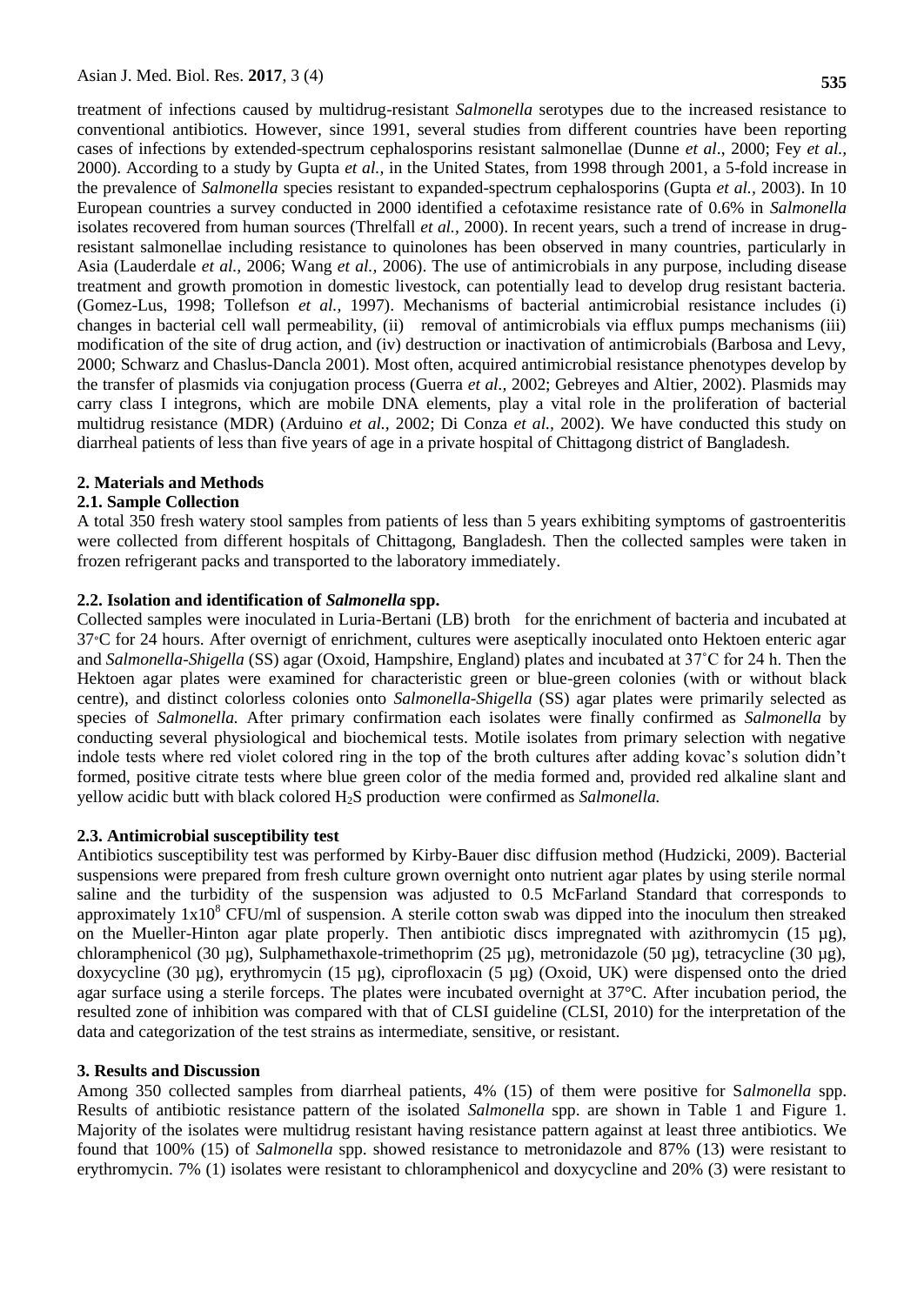ciprofloxacin. 40% (6) of the total isolates were resistant to azithromycin and trimethoprim-sulfamethoxazole and 33% (4) were resistant to tetracycline.

In developing countries multidrug resistance in bacteria is a common problem including South Asia. This problem is most likely related to the frequent use of antibiotics without proper medical supervision (Sack *et al*., 1997).

The goal of this study was to investigate drug resistance patterns of the identified *Salmonella* spp. in Bangladesh. This study results revealed that 20% *Salmonella* were resistant to more than 5 drugs and 73% were resistant to 2-4 drugs. In another result we found that 20% *Salmonella* was resistant to ciprofloxacin which is similar to the study conducted by Xia *et al*., 2009. Reports from other countries have found an increasing frequency of ciprofloxacin-resistant isolates (Cailhol *et al.,* 2006; Davis *et al*., 1999). Ciprofloxacin-resistant isolates are involved with increased morbidity and mortality (Varma *et al.,* 2005; Helms *et al.,* 2004) and high frequency makes it difficult to use fluoroquinolones for treatment of *Salmonella* infections in humans. Due to the increasing rate of antimicrobial resistance among salmonellae, broad-spectrum agents such as imipenem or cefepime are now more likely to be used for treatment. These antibiotics are usually more expensive and toxic, and more harmful to the commensurate microflora. This kind of situation, leads to great socioeconomic losses from the perspective of the patient, the hospital, and the whole society. A recent report stated that, they have isolated a *Salmonella* strain that was resistant to imipenem, which is a most fearful indication for future (Miriagou *et al.*, 2003).

|  |  |  | Table 1. Susceptibility of Salmonella isolates to various antimicrobial agents. |
|--|--|--|---------------------------------------------------------------------------------|
|--|--|--|---------------------------------------------------------------------------------|

| <b>Antibiotics</b>            | <b>Number of isolates</b> |              |                  |  |
|-------------------------------|---------------------------|--------------|------------------|--|
|                               | <b>Resistant</b>          | Intermediate | <b>Sensitive</b> |  |
| Azithromycin                  |                           |              |                  |  |
| Chloramphenicol               |                           |              | 14               |  |
| Sulfamethoxazole-trimethoprim |                           |              |                  |  |
| Metronidazole                 | 14                        |              |                  |  |
| Tetracycline                  |                           |              |                  |  |
| Doxycycline                   |                           |              |                  |  |
| Erythromycin                  | 13                        |              |                  |  |
| Ciprofloxacin                 |                           |              |                  |  |



# **Figure 1. Distribution of isolates (***Salmonella***) according to antibiotic resistance pattern.**

Note: Azm= Azithromycin, Chl= Chloramphenicol, Sxt= Sulfamethoxazole-trimethoprim, Met= Metronidazole, Tet= Tetracycline, Dox= Doxycycline, Ery= Erythromycin, Cip= Ciprofloxacin

# **4. Conclusions**

Drug resistant *Salmonella* have constituted a serious threat to public health. To overcome the challenge of drug resistance of Salmonellae, overuse and misuse of antimicrobial agents in food animals should be stopped (McEwen *et al.,* 2002; Swartz *et al.,* 2002). Continued surveillance for resistance pattern for salmonellae is mandatory and ongoing surveillance should be expanded and well standardized. It is however expected that this study will open a new window in exploring the true condition of antibiotic resistance patterns of *Salmonella* in Bangladesh.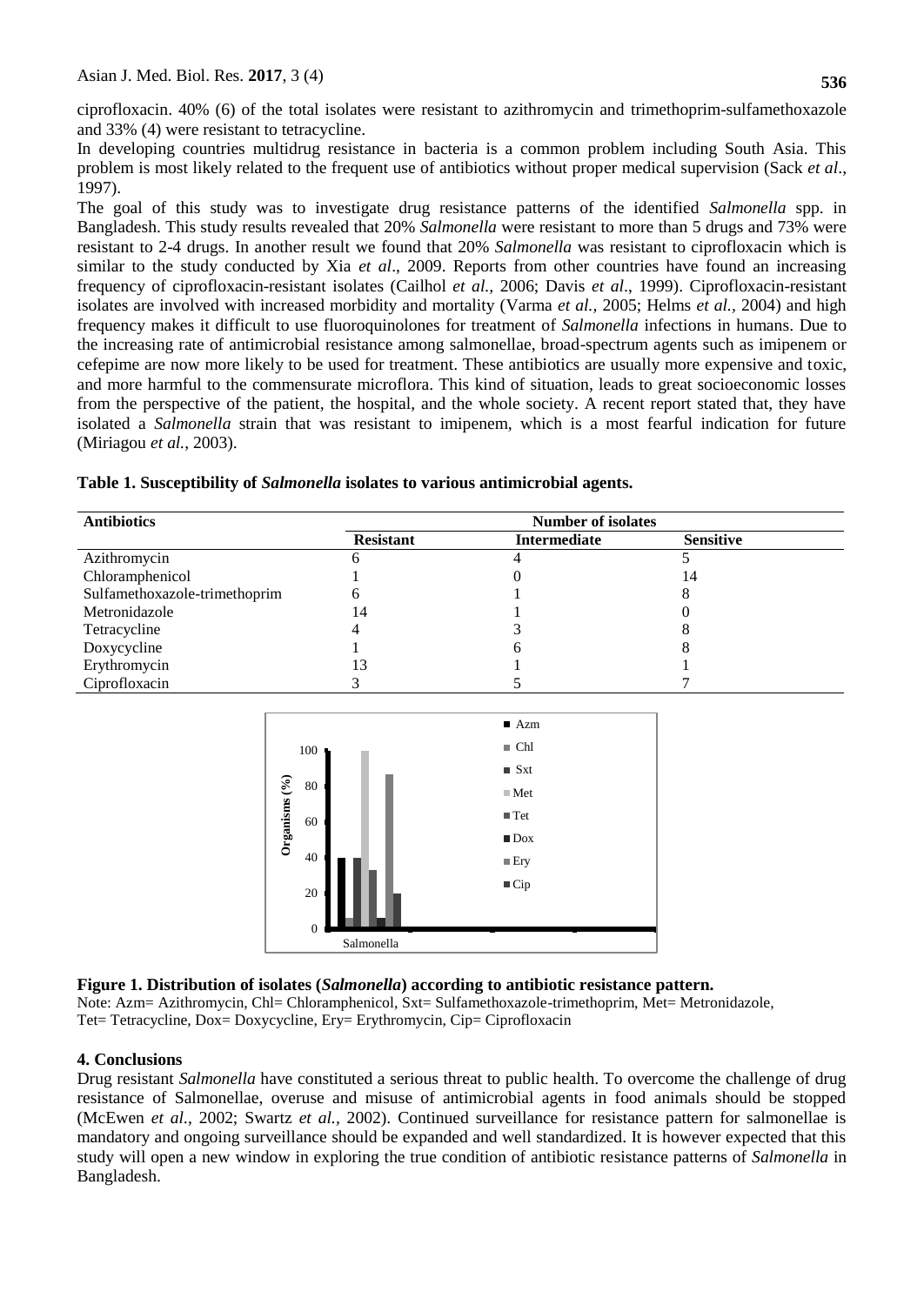#### **Acknowledgements**

The authors would gratefully like to acknowledge the laboratory support given by the Bangladesh Council of Scientific and Industrial Research (BCSIR), Chittagong.

#### **Conflict of interest**

None to declare.

#### **Reference**

- Arduino SM, PH Roy, GA Jacoby, BE Orman, SA Pineiro and D Centron, 2002. blaCTX-M-2 is located in an unusual class 1 integron (In35) which includes Orf513. Antimicrob. Agents Chemother., 46: 2303–2306.
- Barbosa TM and SB Levy, 2000. The impact of antibiotic use on resistance development and persistence. Drug Resist Update, 3: 303–311.
- Burney DP, RD Fisher and W Schaffner, 1977. *Salmonella* empyema: a review. South. Med. J., 70: 375–377.
- Cailhol J, R Lailler, P Bouvet, S La Vieille, F Gauchard, P Sanders and A Brisabois, 2006. Trends in antimicrobial resistance phenotypes in nontyphoid salmonellae from human and poultry origins in France. Epidemiol. Infect., 134: 171–178.
- Chusid MJ, TH Duningan and DS Lewis, 1980. *Salmonella* meningitis in infancy. Wis. Med. J., 79: 23–25.
- CLSI, 2010. Performance standards for antimicrobial susceptibility testing; Seventeenth informational supplement. M100-S17, Wayne, PA.
- Davis MA, DD Hancock, TE Besser, D H Rice, JM Gay, C Gay, L Gearhart and R DiGiacomo, 1999. Changes in antimicrobial resistance among *Salmonella enterica* serovar Typhimurium isolates from humans and cattle in the Northwestern United States, 1982–1997. Emerg. Infect. Dis., 5: 802–806.
- Di Conza J, JA Ayala, P Power, M Mollerach and G Gutkind, 2002. Novel class 1 integron (InS21) carrying blaCTX-M-2 in Salmonella enterica serovar Infantis. Antimicrob. Agents Chemother., 46: 2257–2261.
- Dunne EF, PD Fey and P Kludt, 2000. Emergence of domestically acquired ceftriaxone-resistant *Salmonella*  infections associated with AmpC blactamase. JAMA, 284: 3151–6.
- Fey PD, TJ Safranek, ME Rupp, EF Dunne, E Ribot, PC Iwen, PA Bradford, FJ Angulo and SH Hinrichs, 2000. Ceftriaxone-resistant *Salmonella* infection acquired by a child from cattle. N. Engl. J. Med., 342: 1242–9.
- Gebreyes WA and C Altier, 2002. Molecular characterization of multidrug-resistant Salmonella enterica subsp. enterica serovar Typhimurium isolates from swine. J. Clin. Microbiol., 40: 2813–2822.
- Gill GV, 1979. Endocarditis caused by *Salmonella enteritidis*. Br. Heart J., 42: 353–354.
- Gomez-Lus R, 1998. Evolution of bacterial resistance to antibiotics during the last three decades. Int. Microbiol., 1: 279–284.
- Guerra B, S Soto, R Helmuth and MC Mendoza, 2002. Characterization of a self-transferable plasmid from Salmonella enterica serotype Typhimurium clinical isolates carrying two integron-borne gene cassettes together with virulence and drug resistance genes. Antimicrob. Agents Chemother., 46: 2977–2981.
- Gupta A, J Fontana and C Crowe, 2003. Emergence of multidrug-resistant Salmonella enterica serotype Newport infections resistant to expandedspectrum cephalosporins in the United States. J. Infect. Dis., 188: 1707–16.
- Helms M, J Simonsen and K Mølbak, 2004. Quinolone resistance is associated with increased risk of invasive illness or death during infection with *Salmonella* serotype Typhimurium. J. Infect. Dis., 190: 1652–1654.
- [Hudzicki](http://www.asmscience.org/search?value1=Jan+Hudzicki&option1=author&noRedirect=true) J, 2009. Kirby-bauer disk diffusion susceptibility test protocol.
- Lauderdale TL, FM Aarestrup, PC Chen, JF Lai, HY Wang, YR Shiau, IW Huang and CL Hung, 2006. Multidrug resistance among different serotypes of clinical *Salmonella* isolates in Taiwan. Diagn. Microbiol. Infect. Dis., 55: 149–155.
- McEwen SA and PJ Fedorka-Cray, 2002. Antimicrobial use and resistance in animals. Clin. Infect. Dis., 34: 93– 106.
- Miriagou V, LS Tzouvelekis, S Rossiter, E Tzelepi, FJ Angulo and JM Whichard, 2003. Imipenem resistance in a *Salmonella* clinical strain due to plasmid mediated class A carbapenemase KPC-2. Antimicrob. Agents Chemother., 47: 1297–300.
- Sack RB, M Rahman, M Yunus and EH Khan, 1997. Antimicrobial resistance in organisms causing diarrheal disease. Clin. Infect. Dis.*,* 24: 102–105.
- Schwarz S and E Chaslus-Dancla, 2001. Use of antimicrobials in veterinary medicine and mechanisms of resistance. Vet. Res., 32: 201–225.